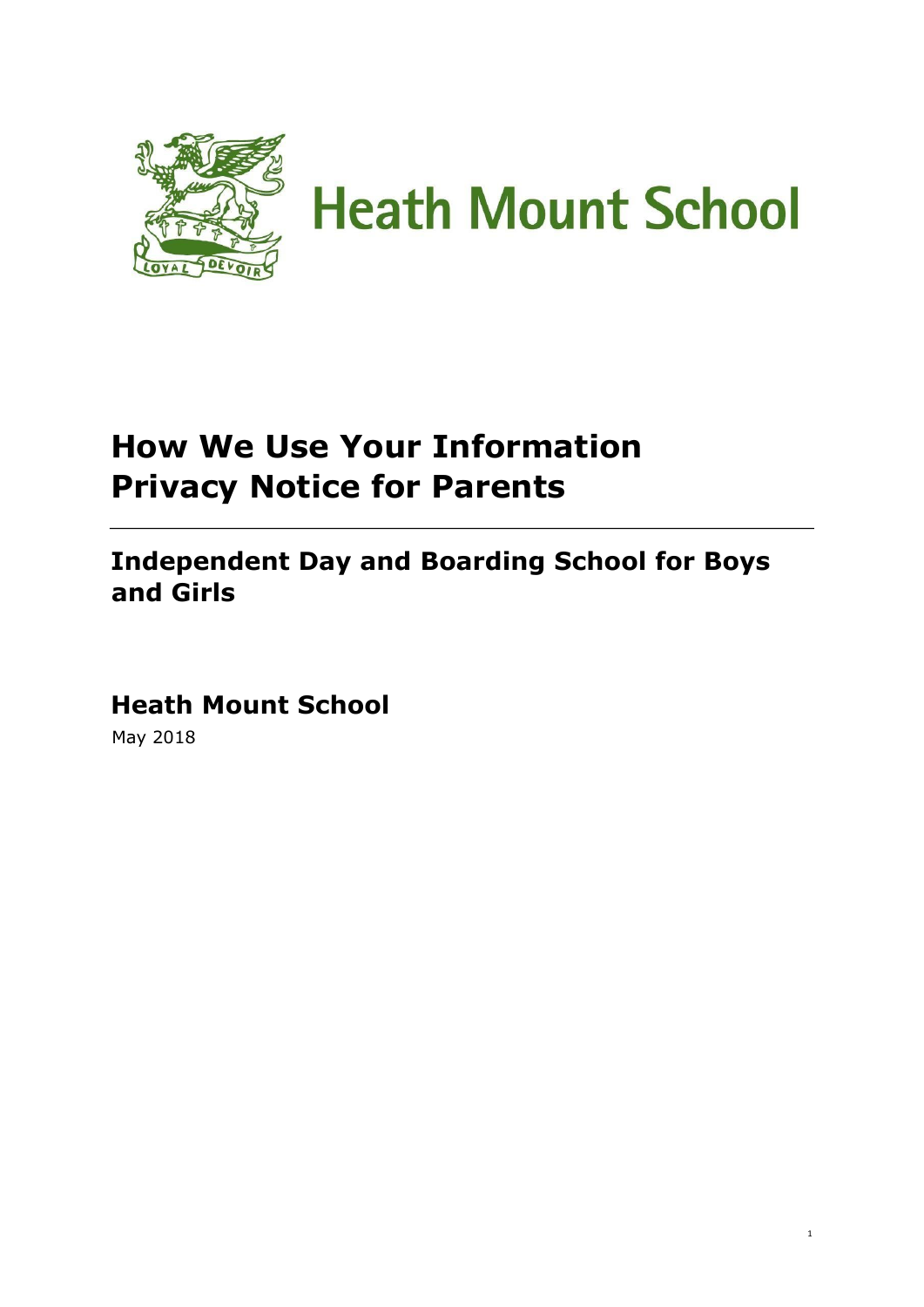#### **Parent Privacy Notice - Key Information**

This notice contains the key information about **how** and **why** we collect your personal information and **what** we do with that information. Personal information is information that identifies you and relates to you. For example, information about your family circumstances, your financial information and photographs of you.

We strongly recommend reading the full version of our parent privacy notice which will be published on the School's website and is also included below. The full version contains additional points, such as, the rights you have in your information including what decisions you can make about your information, for how long the School retains your personal information and our legal bases for using your personal information.

The School's primary reason for using your personal information is to provide educational services to your child.

We set out below examples of the different ways in which we use your personal information and where that personal information comes from.

- We obtain information about you and your child from admissions forms and from your child's previous school. We may also get information from professionals such as doctors and from local authorities.
- We will have information about any family circumstances which might affect your child's welfare or happiness.
- We will process financial information about you in relation to the payment of fees. In some cases, we get information about you from third parties such as credit reference agencies or from your child's previous school(s).
- We may take photographs or videos of you and / or your child at School events to use on social media and on the School website. This is to show prospective parents and pupils what we do here and to advertise the School. We may continue to use these photographs and videos after your child has left the School.
- We will send you information to keep you up to date with what is happening at the School. For example, by sending you information about events and activities taking place (including fundraising events) and the School newsletter.
- We will keep details of your address when your child leaves the School so we can send you alumni related information and find out how your child is progressing. We may also pass your details onto the alumni organisation which is called Heath Mount Alumni and Friends. Further information on the alumni association can be found here:<https://www.heathmount.org/about/alumni/>

In some situations, we may need to share your information with third parties. For example:

• In accordance with our legal obligations, we will share information with local authorities, the Independent Schools Inspectorate and the Department for Education, for example, where we have any safeguarding concerns.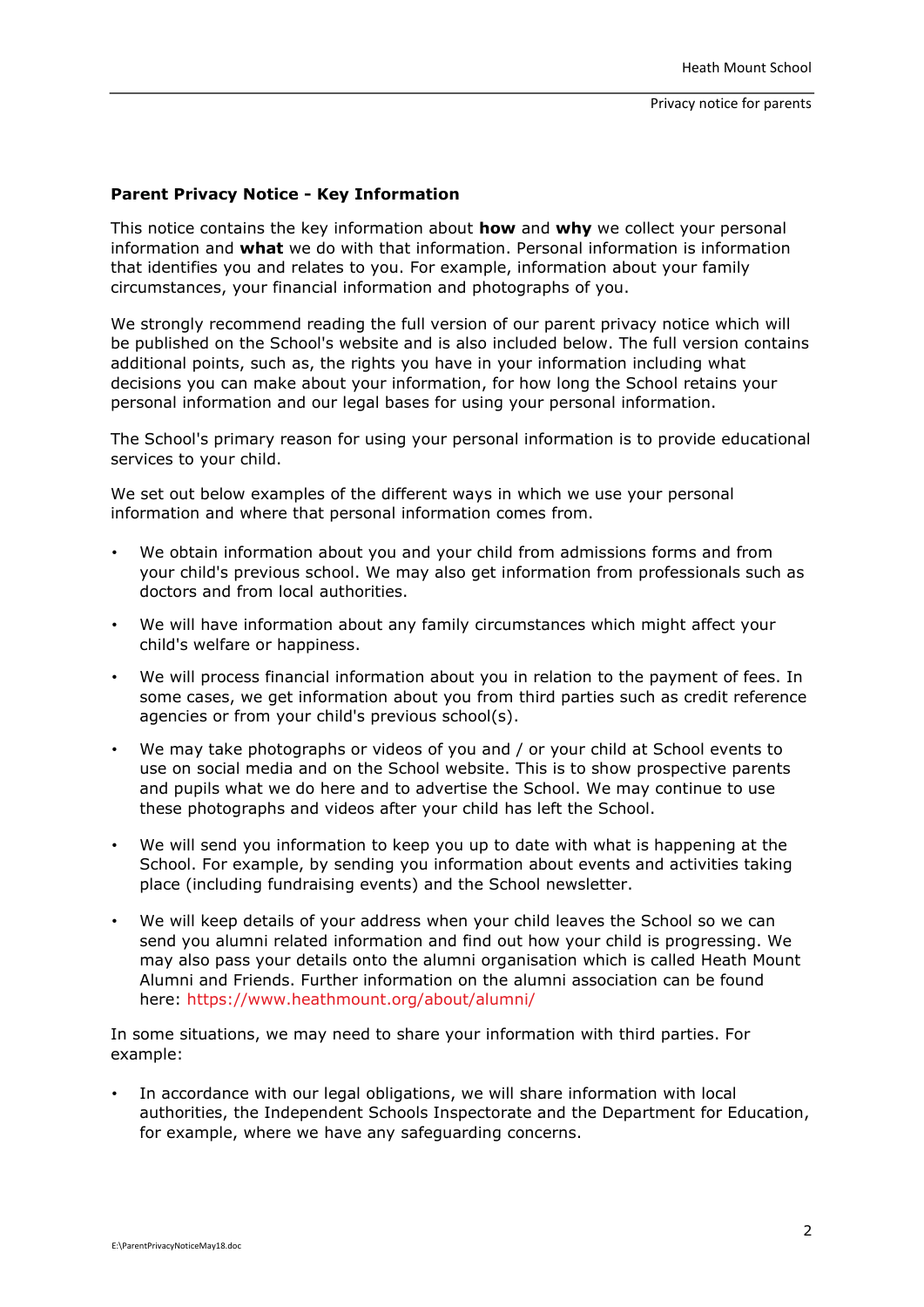- If you have unpaid fees we may share information about this with other schools or educational establishments to which you intend to send your child.
- On occasion, we may need to share information with the police, our legal advisors and our insurers.

You have the following rights regarding your information:

- Rectification of information held;
- Access to information held;
- Deletion of information in certain circumstances;
- Portability the transfer of information to you or a third party;
- Restriction of use of information; and
- The right to object to the use of information in certain circumstances.

These rights are explained in more detail in the full privacy notice below. The Bursar can also give you more information.

The Bursar is the person responsible at our school for managing how we look after personal information and can answer any questions which you may have about how we use your personal information. The Bursar can be contacted on owenso@heathmount.org or: 01920 830230.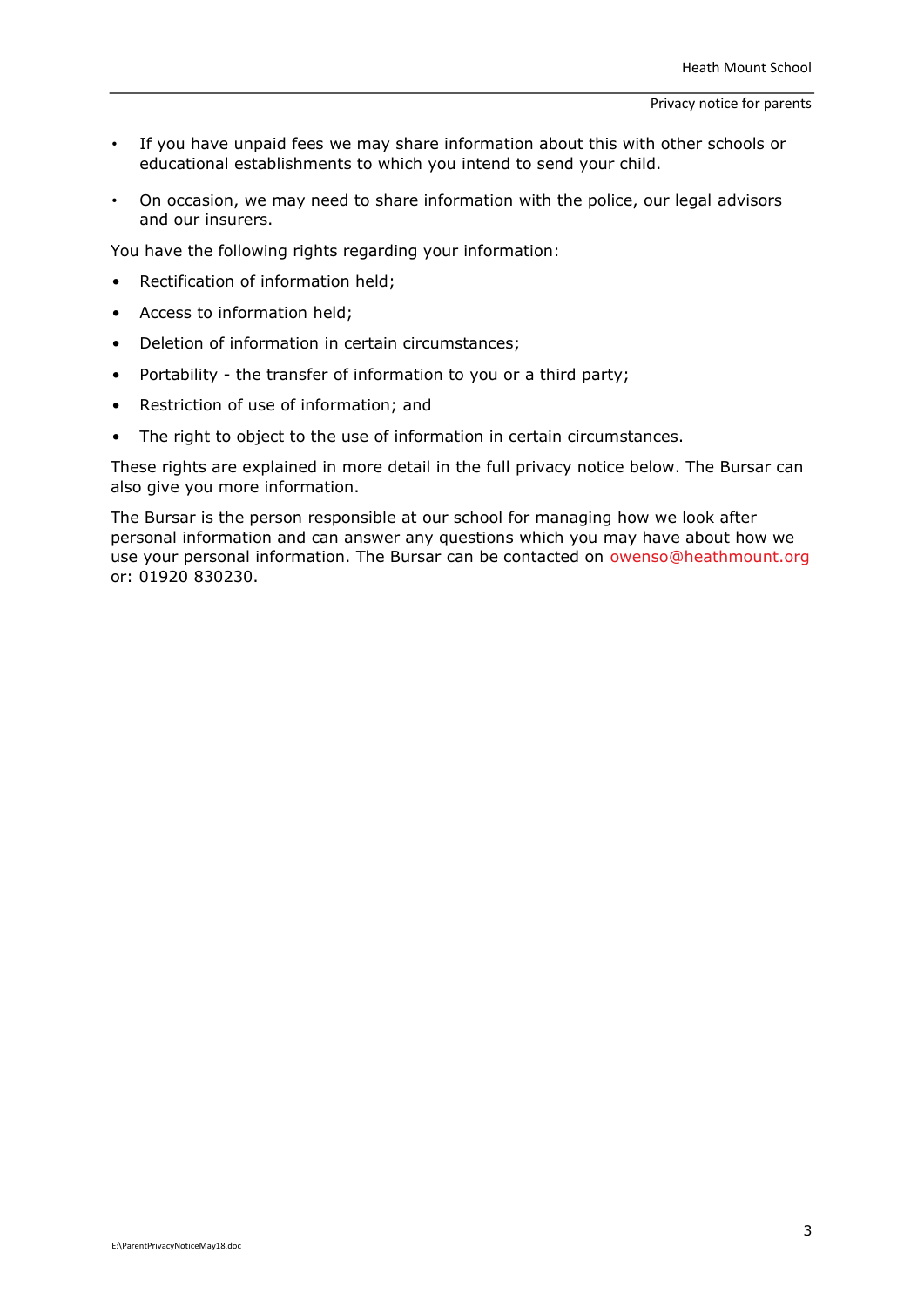# **Parent Privacy Notice**

#### **Introduction**

This notice is to help you understand **how** and **why** we collect personal information about you and **what** we do with that information. It also explains the decisions that you can make about your own information.

If you have any questions about this notice, please contact the Bursar.

#### **What is "personal information"?**

Personal information is information that identifies you as an individual and relates to you.

This includes your contact details, next of kin and financial information. We will also hold information such as your religion or ethnic group.

#### **Our legal bases for using your information**

This section contains information about the legal bases that we are relying on when handling your information.

The two tables below contain a general description of the different legal bases but we have also used a colour code system so that you can see which bases we are relying on for each of the purposes described at paragraphs 1 to 33 below.

# Legitimate interests ("LI")

This means that the School is using your information when this is necessary for the School's legitimate interests except when your interests and fundamental rights override our legitimate interests.

Specifically, the School has a legitimate interest in:

- providing educational services to your child and to other children;
- safeguarding and promoting the welfare of your child, other children and our employees;
- promoting the objects and interests of the School. This includes fundraising and using photographs of you and / or your child at our school events in promotional material. It also includes making sure that we are able to enforce our rights against you, for example, so that we can contact you if unpaid school fees are due;
- keeping the school buildings safe;
- using your information in connection with legal disputes. For example, if you or your child bring a claim against the School;
- protecting the School's reputation;
- facilitating the efficient operation of the School; and
- ensuring that all relevant legal obligations of the School are complied with (for example in relation to inspections).

In addition, your personal information may be processed for the legitimate interests of others. For example, another school will have a legitimate interest in knowing if you have not paid School fees that are due to us.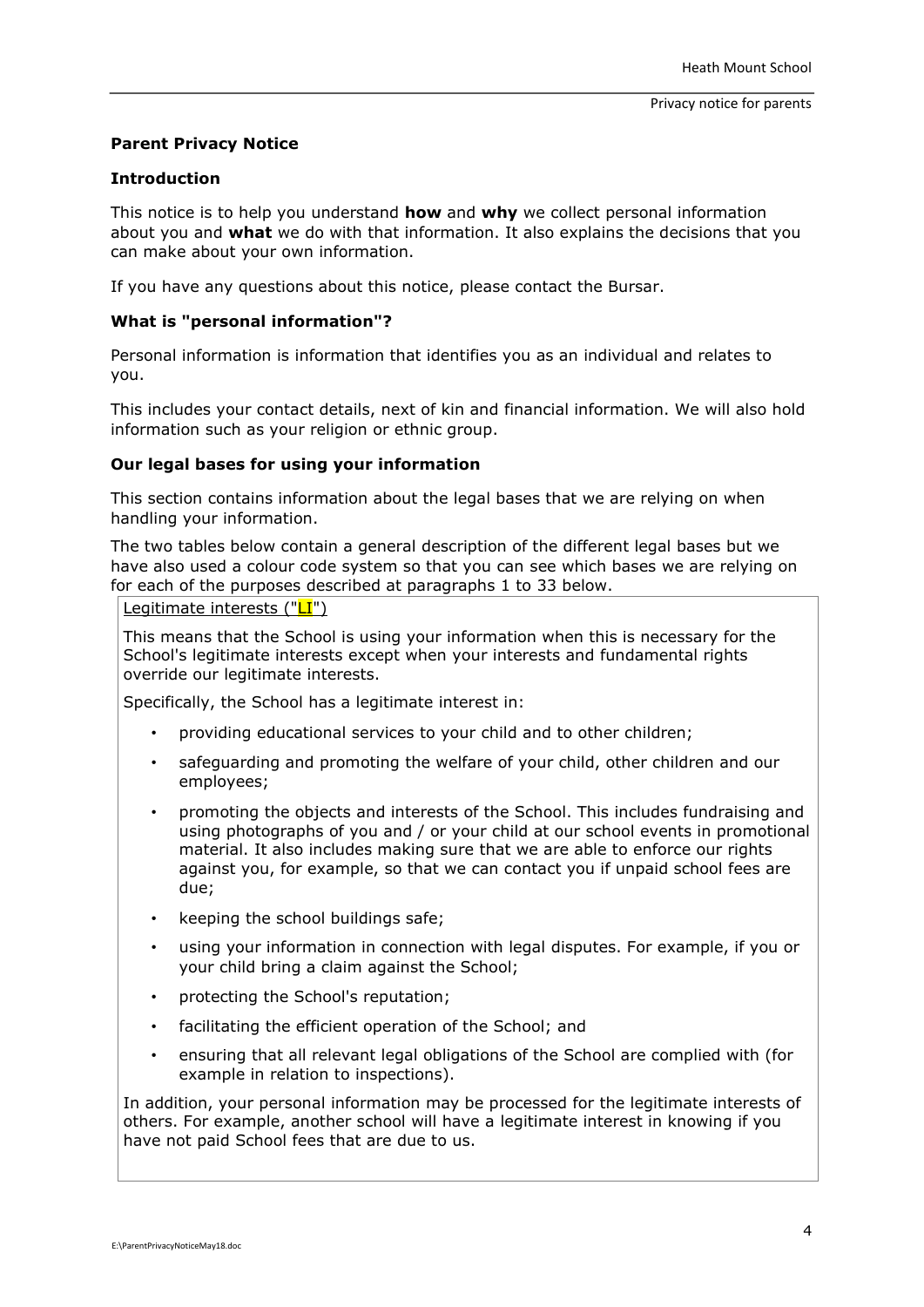#### Necessary for contract ("CT")

We will need to use your information in order to perform our obligations under our contract with you and for you to perform your obligations as well. For example, we need your name and contact details so that we can update you on your child's progress and so that we can contact you if there is a concern.

# Legal obligation ("LO")

Where the School needs to use your and / or your child's information in order to comply with a legal obligation, for example to report a concern to Children's Services. We may also have to disclose your and / or your child's information to third parties such as the courts, the local authority or the police where legally obliged to do so.

# Vital interests ("VI")

In limited circumstances we may use your information to protect your vital interests or the vital interests of someone else (e.g. if you or they are seriously hurt).

## Performance of a task carried out in the public interest (or carrying out public tasks) ("PI")

The following are examples of when we use your information to perform tasks in the public interest:

- providing your child with an education;
- safeguarding and promoting your welfare, your child's welfare and the welfare of other children;
- facilitating the efficient operation of the School; and
- ensuring that we comply with all of our legal obligations.

The School must also comply with an additional condition where it processes special categories of personal information. These special categories are as follows: personal information revealing racial or ethnic origin, political opinions, religious or philosophical beliefs, trade union membership, genetic information, biometric information, health information, and information about sex life or orientation.

# Substantial public interest ("SPI")

The School is also allowed to use special categories of personal information where doing so is necessary in the substantial public interest. This is similar to "public interest" in the table above.

Social protection and social security laws

Also the School may use your information to comply with social protection law (e.g. to look after your child) and social security laws. Social protection law is concerned with preventing, managing, and overcoming situations that adversely affect people's wellbeing.

## Vital interests ("VI")

In limited circumstances we may use your and / or your child's information to protect your vital interests or the vital interests of someone else (e.g. if you or they are seriously hurt).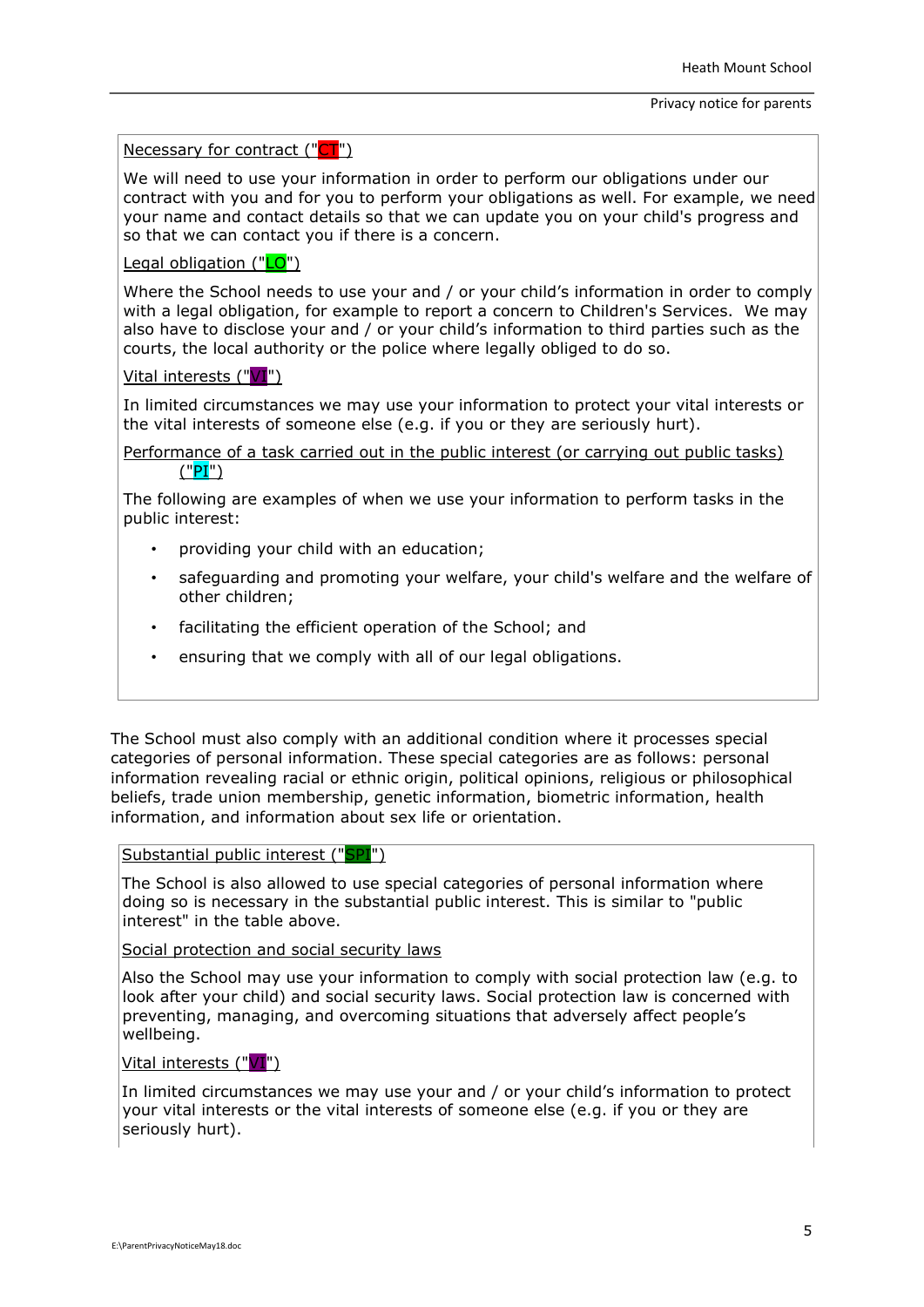

We are allowed to use your and / or your child's information if this is necessary in relation to legal claims. For example, this allows us to share information with our legal advisors and insurers.

#### **How and why does the school collect and use personal information?**

We set out below examples of the different ways in which we use personal information and where this personal information comes from. The letters highlighted in different colours below refer to the legal bases we are relying on. Please see the section above for an explanation.

- 1. The School's primary reason for using your personal information is to provide educational services to your child  $\text{-}$  LI, CT, PI, SPI.
- 2. We will have information about any family circumstances which might affect your child's welfare or happiness. This is to help us provide appropriate care and support to your child  $\text{-}$  LI, CT, PI, SPI.
- 3. We will need information about any court orders or criminal petitions which relate to you. This is so that we can safeguard the welfare and wellbeing of your child and the other pupils at the School -  $LI$ ,  $CT$ , PI, SPI.
- 4. We use CCTV to make sure the school site is safe. Images captured of you or your child via CCTV will be your personal information. CCTV is not used in private areas such as toilets - LI, CT, PI, SPI.
- 5. If there is a complaint or grievance made to the School which involves you or your child then we will use your information in connection with that complaint or grievance - LI, PI, SPI
- 6. The School may share information about you with the local authority for the purpose of the preparation, implementation and / or review of your child's Statement of Special Educational Needs or Education Health and Care Plan -  $LI$ , PI, LO.
- 7. Where appropriate, the School will have information about your and your child's religious beliefs and practices. For example, if you do not eat certain foods -  $LI$ , **SPI.**
- 8. We may take photographs or videos of you and / or your child (which may sometimes include you) at School events to use on social media and on the School website. This is to show prospective parents and pupils what we do here and to advertise the School. We may continue to use these photographs and videos after your child has left the School -  $LI$ .
- 9. We will send you information to keep you up to date with what is happening at the School. For example, by sending you information about events and activities taking place (including fundraising events) and the School newsletter -  $LI$ .
- 10. We will keep details of your address when your child leaves the School so we can send you alumni related information and find out how your child is progressing. We may also pass your details onto the alumni organisation which is called Heath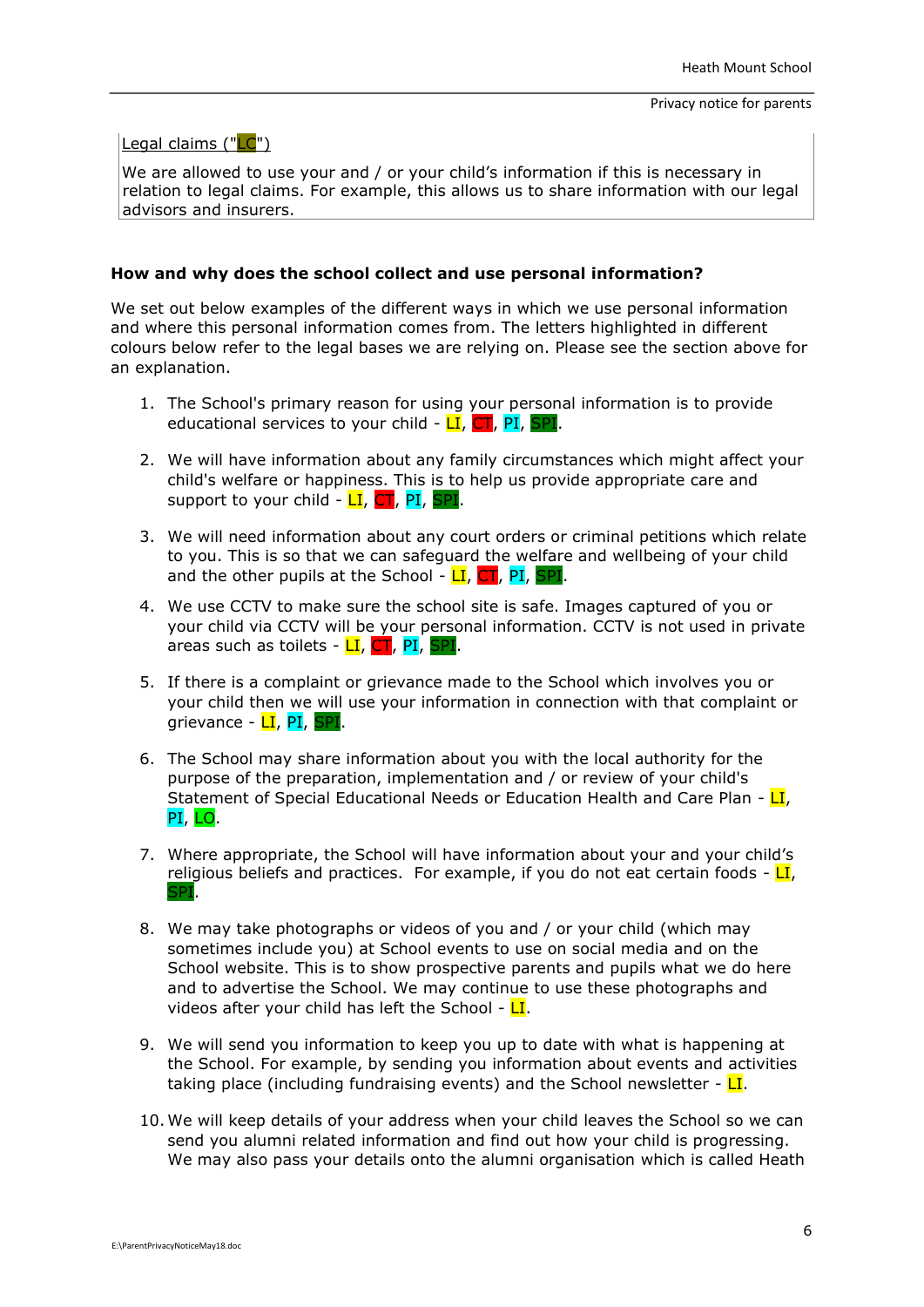Mount Alumni and Friends. Further information on the alumni association can be found here https://www.heathmount.org/about/alumni/ -  $LI$ .

- 11. We may use information about you if we need this for historical research purposes or for statistical purposes. For example, if we consider the information might be useful if someone wanted to write a book about the School -  $LI$ .
- 12. We may use your information when ensuring network and information security, for example, our anti-virus software might scan files containing information about vou - <mark>LI</mark>.
- 13. We can keep information about you for a very long time or even indefinitely if we need this for historical, research or statistical purposes. For example, if we consider the information might be useful if someone wanted to write a book about the School -  $LI$

#### Financial information

- 14. We will process financial information about you in relation to the payment of fees. In some cases, we get information about you from third parties such as credit reference agencies or from your child's previous school(s) -  $LI$ ,
- 15. We will hold information about bankruptcy petitions and statutory demands, where relevant -  $LI$ ,  $CT$ .
- 16. We may search the files of any licensed credit reference agency in order to verify your identity. This also allows us to assess your application for the award of a bursary or for credit in contemplation of an agreement for the deferment of fees. The credit reference agency will keep a record of that search and details about your application. This record will be seen by other organisations which make searches about you -  $LI$ ,
- 17. We may share your information with debt recovery suppliers if you do not pay any school fees owed to the School -  $LI$ ,  $CI$ .
- 18. We will obtain information about you from publicly available sources, such as Companies House and Zoopla, to assess your ability to pay School fees -  $LI$ ,  $CI$ .
- 19. We use a third party organisation called Bursary Administration Limited to assist us with our bursary application process. If you apply for a bursary we will share information about you with Bursary Administration Limited so that they can assess your application - LI, CT.

Failure to supply information may result in a refusal of an award or credit.

#### Sharing personal information with third parties

- 20. In accordance with our legal obligations, we will share information with local authorities, the Independent Schools Inspectorate and the Department for Education, for example, where we have any safeguarding concerns or to comply with our legal obligations - LI, LO, PI, SPI.
- 21. On occasion, we may need to share your information with the police for the prevention and investigation of crime and the prosecution of offenders. We will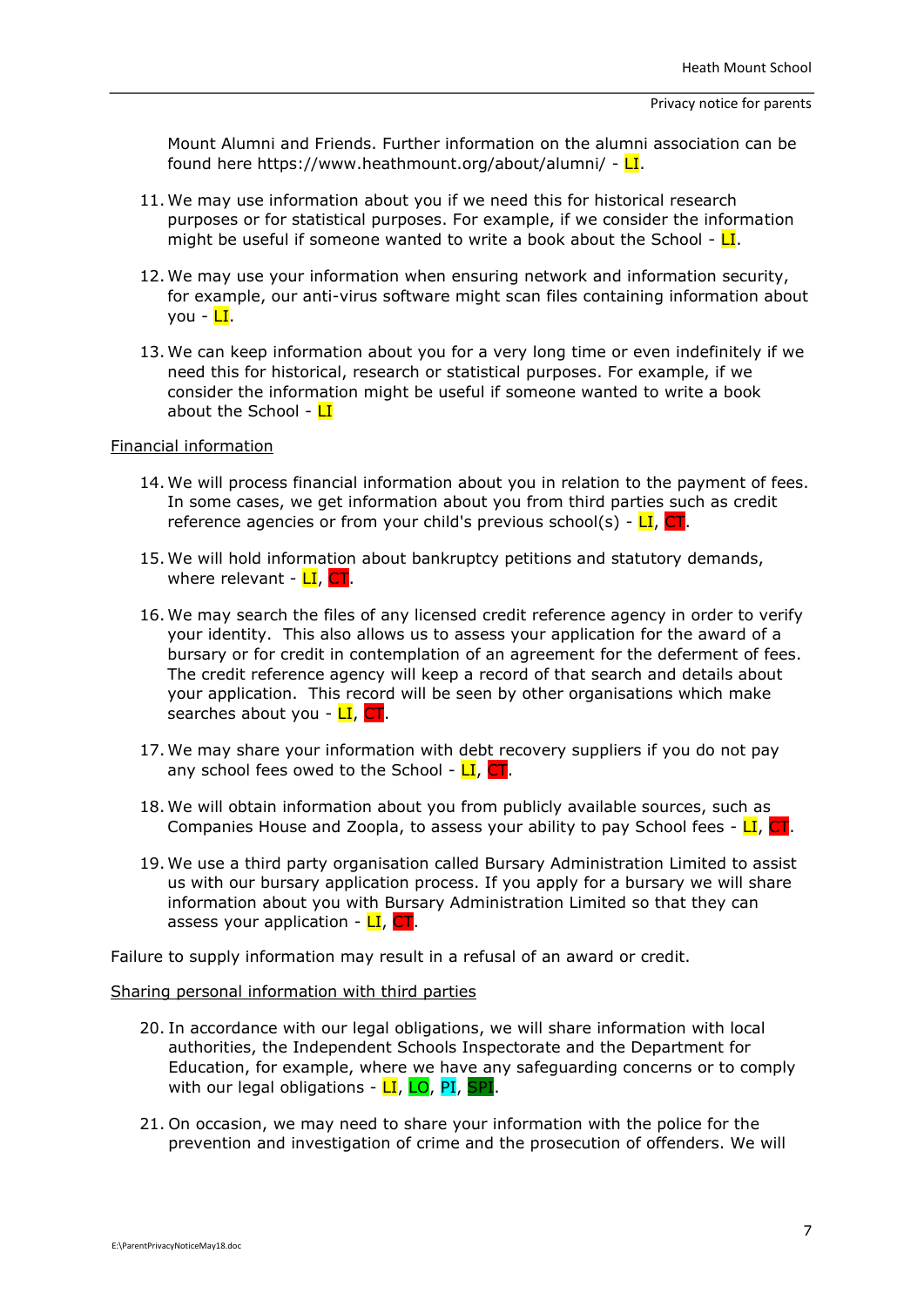only do this in specific circumstances to assist the police with their investigations - LI, CT, LO, PI, SPI.

- 22. We may need to share information about you and / or your child with the Health and Safety Executive (a government organisation) if there is a health and safety issue at the School - LI, LO, PI, SPI.
- 23. In certain circumstances, we may also need to share information with our legal advisers for the purpose of obtaining legal advice  $\overline{-LL}$ ,  $\overline{LO}$ ,  $\overline{PI}$ ,  $\overline{SPI}$ ,  $\overline{LC}$ .
- 24. Occasionally we may use consultants, experts and other advisors to assist the School in fulfilling its obligations and to help run the School properly (e.g. our accountants). We will share your information with them if this is relevant to their work - <mark>LI</mark>, CT, PI, SPI.
- 25. The School is a charity which means that in exceptional circumstances we may need to share your information with the Charity Commission e.g. in the event of a serious incident - LI, LO, PI, SPI.1
- 26. We may share information about you and / or your child with our insurance company, for example, where there is a serious incident at the School -  $LI$ , SPI, LC.
- 27. If you have unpaid fees we may share information about this with other schools or educational establishments to which you intend to send your child -  $LI$ .
- 28. If your child leaves us to attend another school, we may provide that school with information about you. For example, details of family circumstances if there have been any safeguarding incidents - LI, LO.
- 29. We may share information about you with others in your family, such as another parent or step-parent. For example, where this is part of our obligation to take care of your child, as part of our wider legal and regulatory obligations, or in connection with school fees -  $LI$ , PI, SPI.
- 30. We may need to share information if there is an emergency, for example, if you or your child are hurt whilst on School premises -  $LI$ , VI.
- 31. If you have appointed an agent to act on your behalf, we may share information with them. For example, we may send letters to them so that they can pass these on to you -  $LI$ .
- 32. We may send you information about the School before you accept a place for your child. For example, we may send you a copy of the school prospectus -  $LI$ .
- 33. If your child has an Education and Health Care Plan (EHCP), we will share information with and obtain information from the local authority about your child - LO, PI, SPI.

We sometimes use contractors to handle personal information on our behalf. The following are examples:

> IT consultants who might access information about you when checking the security of our IT network; and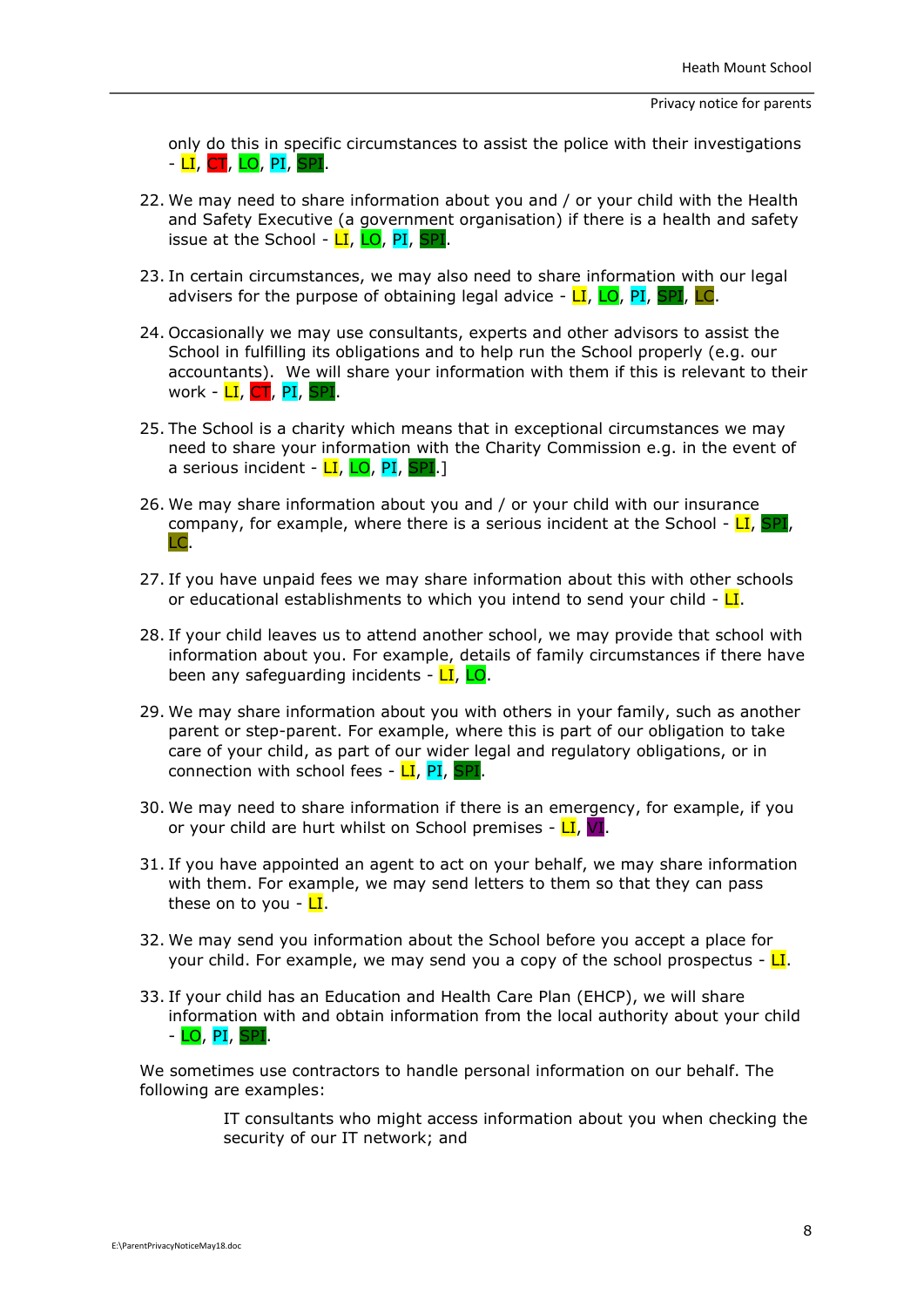we use third party "cloud computing" services to store some information rather than the information being stored on hard drives located on the School site.

We obtain information about you from admissions forms and from your child's previous school. We may also get information from professionals such as doctors and from local authorities.

## **Criminal offence information**

We may only use information relating to criminal convictions and offences where the law allows us to do so. This will usually be where such processing is necessary to carry out our obligations or to exercise our rights.

Less commonly, we may use information relating to criminal convictions and offences where it is necessary in relation to legal claims, where it is necessary to protect our pupils and you are not capable of giving your consent, or where you have already made the information public.

#### **More than one basis**

As you will see from this notice, in some cases we will rely on more than one basis above for a particular use of your information. In addition, we may move from one of the legal bases listed above to another as circumstances change. For example, as a safeguarding matter becomes more serious, we may start to rely on legal obligation to share personal information with the local authority in addition to the other legal bases which are noted for safeguarding purposes.

#### **Consent**

We may ask for your consent to use your information in certain ways as an alternative to relying on any of the bases in the table above. For example, we may ask for your consent before taking or using some photographs and videos if the photograph or video is more intrusive and we cannot rely on legitimate interests. If we ask for your consent to use your personal information you can take back this consent at any time. Any use of your information before you withdraw your consent remains valid. Please speak to the Bursar if you would like to withdraw any consent given.

# **Sending information to other countries**

In certain circumstances, we may send your information to countries which do not have the same level of protection for personal information as there is in the UK. For example, we may:

Send your information to educational establishments overseas in the event that your child should leave the School and be enrolled in a school overseas.

The European Commission has produced a list of countries which have adequate data protection rules. The list can be found here:

[https://ec.europa.eu/info/law/lawtopic/data-protection/data-transfers-outside](https://ec.europa.eu/info/law/law-topic/data-protection/data-transfers-outside-eu/adequacy-protection-personal-data-non-eu-countries_en)[eu/adequacy-protection-personal-data-noneu-countries\\_en](https://ec.europa.eu/info/law/law-topic/data-protection/data-transfers-outside-eu/adequacy-protection-personal-data-non-eu-countries_en)

If the country that we are sending your information to is not on the list, or is not a country within the EEA (which means the European Union, Liechtenstein, Norway and Iceland), then it might not have the same level of protection for personal information as there is in the UK.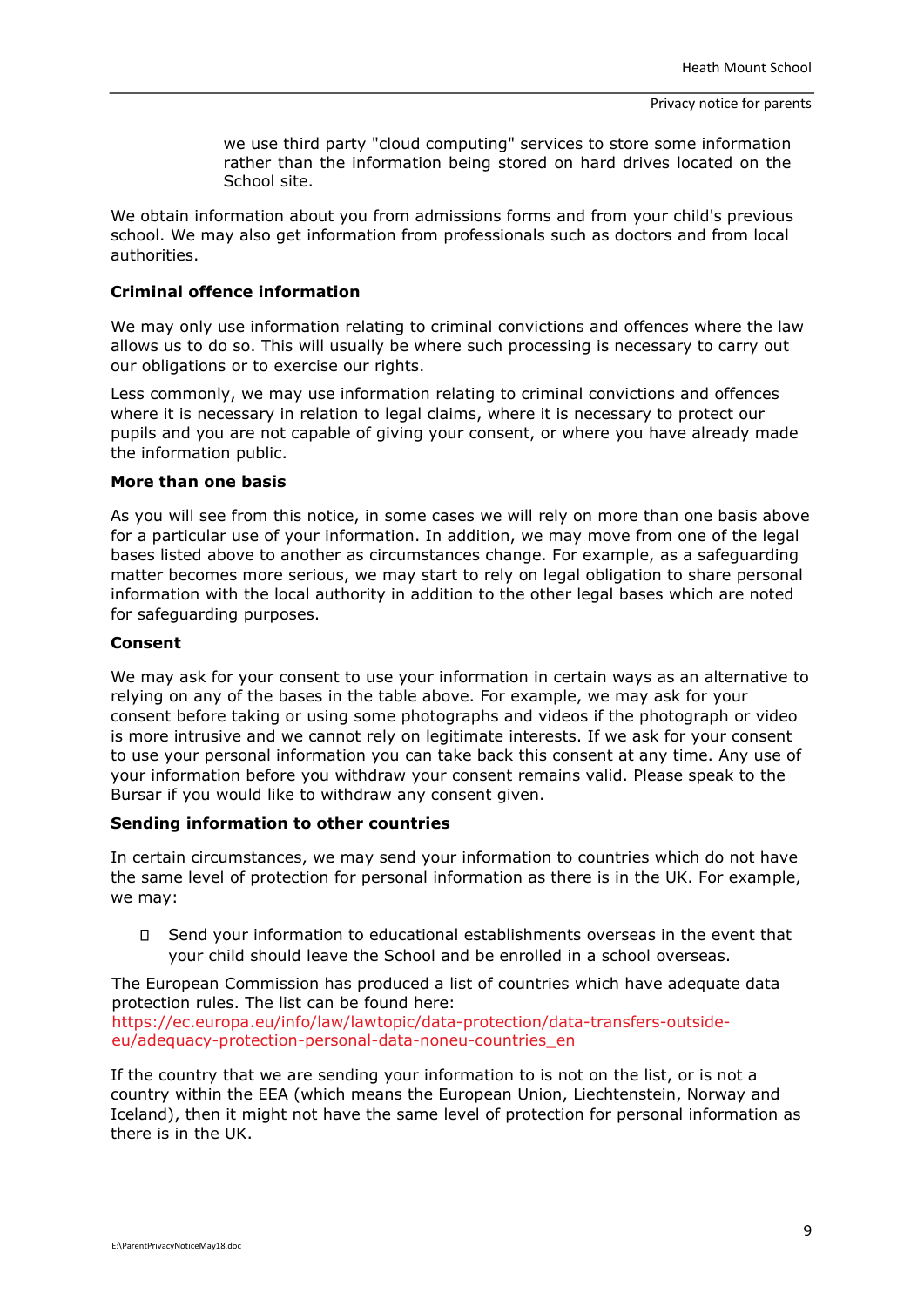We will provide you with details about the safeguards which we have in place outside of this privacy notice. If you have any questions about the safeguards that are in place, please contact the Bursar.

#### **For how long do we keep your information?**

We keep your information for as long as we need to in order to educate and look after your child. We will keep some information after your child has left the School, for example, so that we can find out what happened if you make a complaint.

In exceptional circumstances we may keep your information for a longer time than usual but we would only do so if we had a good reason and only if we are allowed to do so under data protection law.

Our Information and Records Retention Policy is currently being updated and will be available on our website by the end of the Summer term 2018. If you require further information in the meantime, please contact the Bursar.

#### **What decisions can you make about your information?**

From 25 May 2018 data protection legislation gives you a number of rights regarding your information. Some of these are new rights whilst others build on your existing rights. Your rights are as follows:

- **Rectification**: if information the School holds about you is incorrect you can ask us to correct it.
- **Access**: you can also ask what information we hold about you and be provided with a copy. This is commonly known as making a subject access request. We will also give you extra information, such as why we use this information about you, where it came from and what types of people we have sent it to.
- **Deletion**: you can ask us to delete the information that we hold about you in certain circumstances. For example, where we no longer need the information.
- **Portability:** you can request the transfer of your information to you or to a third party in a format that can be read by computer. This applies where (a) the information has been provided by you; (b) the basis that we are relying on to process your information is consent or contract (please see "Our legal bases for using your information" above); and (c) the information is being processed by us on computer.
- **Restriction**: our use of information about you may be restricted in some cases. For example, if you tell us that the information is inaccurate we can only use it for limited purposes while we check its accuracy.
- **Object:** you may object to us using your information where:
	- a. we are using it for direct marketing purposes (e.g. to send you School publications);
	- b. the legal basis on which we are relying is either legitimate interests or performance of a task carried out in the public interest. Please see the section "Our legal bases for using your information" above; and
	- c. we are using it for historical or scientific research purposes or archiving purposes. For example, we may keep photographs of you at a School event for historical reasons.